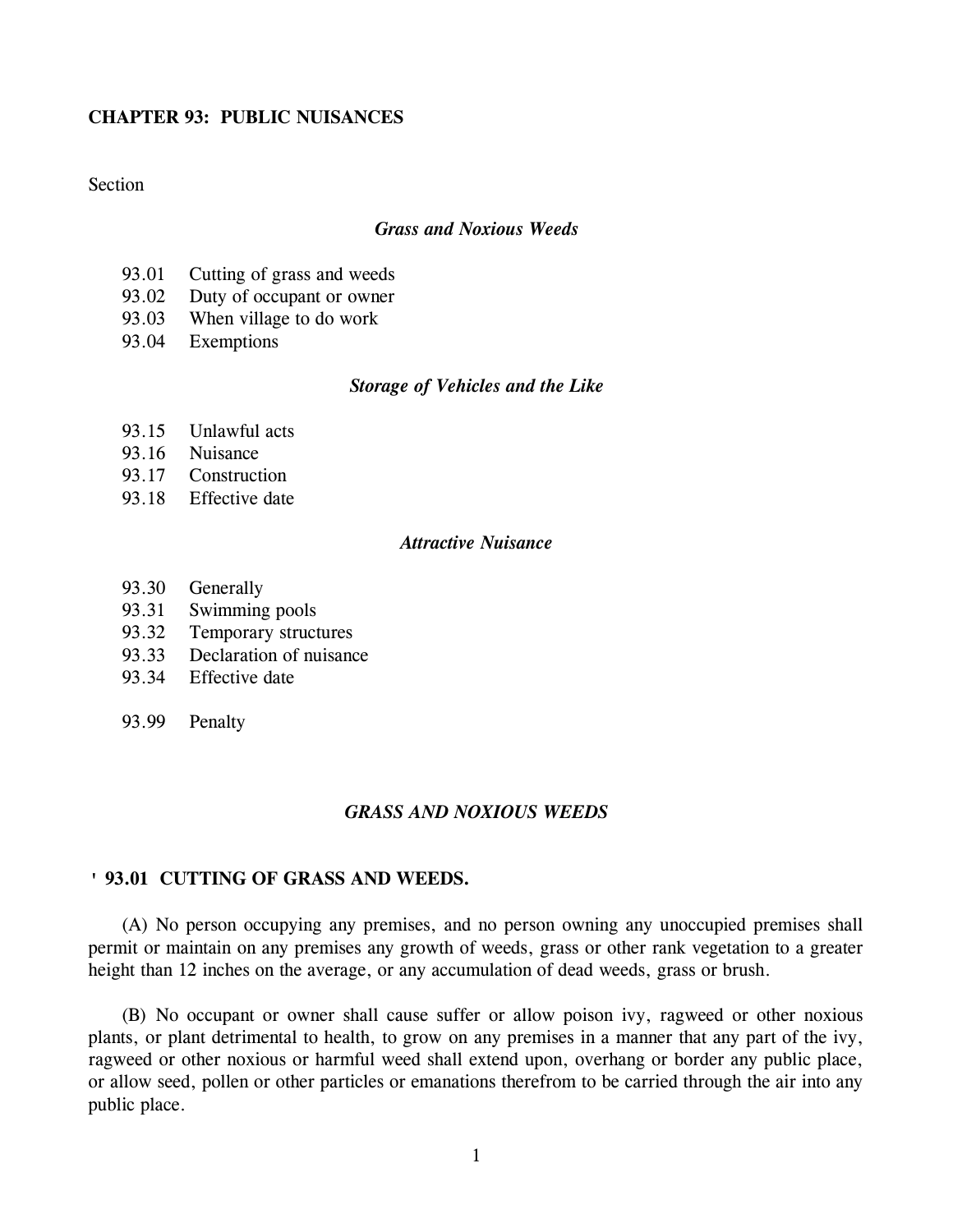(Ord. 108, passed 4-10-1978) Penalty, see ' 93.99

#### **' 93.02 DUTY OF OCCUPANT OR OWNER.**

It shall be the duty of the occupant of every premises and the owner of unoccupied premises within the village, to cut and remove or destroy by lawful means, all the weeds, grass or rank, noxious or harmful vegetation as often as may be necessary to comply with the provisions of ' 93.01 above; provided that the cutting, removing or destroying of the weeds, grass and vegetation at least once in every three weeks between May 15 and September 15 of each year, shall be deemed in compliance with the requirements of this subchapter. (Ord. 108, passed 4-10-1978) Penalty, see ' 93.99

#### **' 93.03 WHEN VILLAGE TO DO WORK.**

(A) If the provisions of '' 93.01 and 93.02 above are not complied with, the Village President, or his or her duly authorized representative, shall notify the occupant, or owner of the unoccupied premises, to comply with the provisions of the sections within a time to be specified in the notice which notice shall be given in accordance with this code.

(B) The notice shall require compliance with '' 93.01 and 93.02 above within five days after service of the notice, and if the notice is not complied with within the time limit, the Village President shall cause the weeds, grass and other vegetation to be removed or destroyed and the actual cost of the cutting, removal or destruction plus 15% for inspection and other additional costs in connection therewith, shall be collected as a special assessment against the premises as provided in the Charter of the village.

(C) Levying or collection of the special assessment shall not relieve any person offending against this subchapter from the penalty prescribed for violation of the code. (Ord. 108, passed 4-10-1978)

#### **' 93.04 EXEMPTIONS.**

Exempted from the provisions of '' 93.01 through 93.03, are flower gardens, plots of shrubbery, vegetable gardens and small grain plots. An exemption under the terms of this section cannot be claimed unless the land has been cultivated and cared for in a manner appropriate to the exempt categories.

(Ord. 108, passed 4-10-1978)

#### *STORAGE OF VEHICLES AND THE LIKE*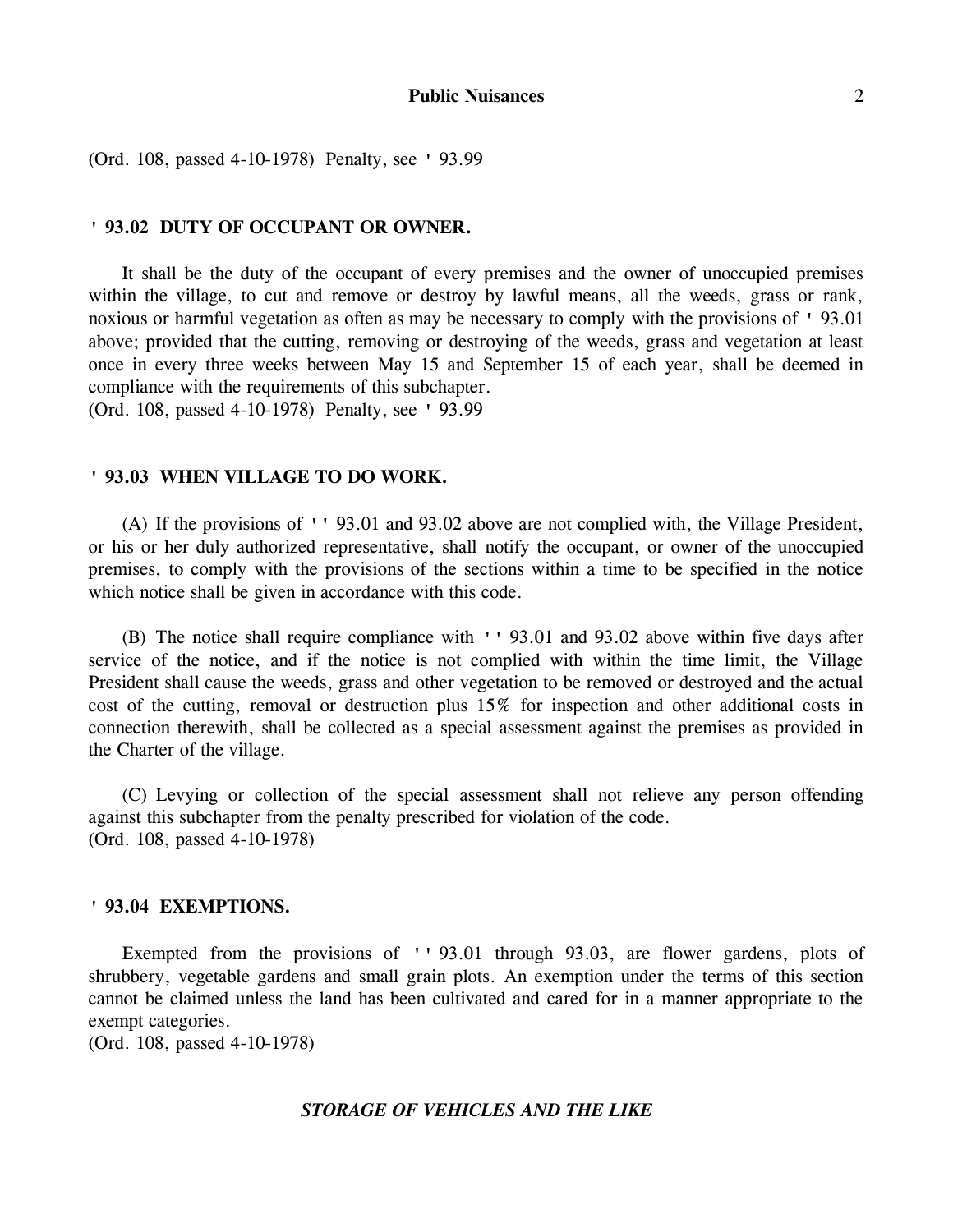## **' 93.15 UNLAWFUL ACTS.**

(A) No person, firm or corporation shall park, store or place upon any public right-of-way or public property, or upon any premises that is primarily used or is zoned for any type of residential purpose within the township, any motor vehicle, house trailer or tractor trailer or new or used parts of junk therefrom, unless the same is wholly contained within a fully enclosed building and does not violate any zoning or building laws of the township, county or state, except for the following:

(1) Duly licensed with current license plate and a current insurance policy for operation on the roadway and operable vehicles or trailers with substantially all main component parts attached;

(2) Vehicles or trailers that are temporarily inoperable, because of minor mechanical failure, but which are not, in any manner, dismantled and have substantially all main component parts attached, which may remain upon the private property for not to exceed 14 days; and

(3) Not more than one vehicle in fully operating condition, such as stock car or modified car that has been re-designed or reconstructed for a purpose other than that for which it was manufactured, provided no building or garage is located upon the premises in which the same could be parked or stored. In no event shall any vehicle be parked in the front or side street yard area of any residential premises.

(B) (1) No repairing, redesigning, modifying or dismantling work or operations shall be allowed upon any vehicle or trailer or parts thereof upon any public right-of-way or public property or on any property primarily used or zoned for any type of residential purpose for a period in excess of 24 hours except such as shall be accomplished within fully enclosed buildings; will not constitute a nuisance or annoyance to adjoining property owners or occupants; and does not violate any provision of the Parma Township Ordinance.

(2) Any work within the 24-hour period heretofore allowed shall not, however, consist of any major repair, re-designing, modifying or dismantling work, but only the occasional minor work as may frequently be required to maintain a vehicle or trailer or parts thereof in normal operating condition.

(C) In the event the foregoing regulations create any special or peculiar hardship beyond the control of the particular violator thereof because of unforeseen circumstances, the Building and Zoning Inspector, peace officer or agents of the township are hereby given the authority to grant permission to an applicant to operate contrary to the provisions hereof for a limited period of not to exceed 14 days provided no adjoining property owner or occupant is unreasonably adversely affected thereby and the spirit and purpose of the ordinance are still substantially observed. (Ord. passed 7-8-2002) Penalty, see ' 93.99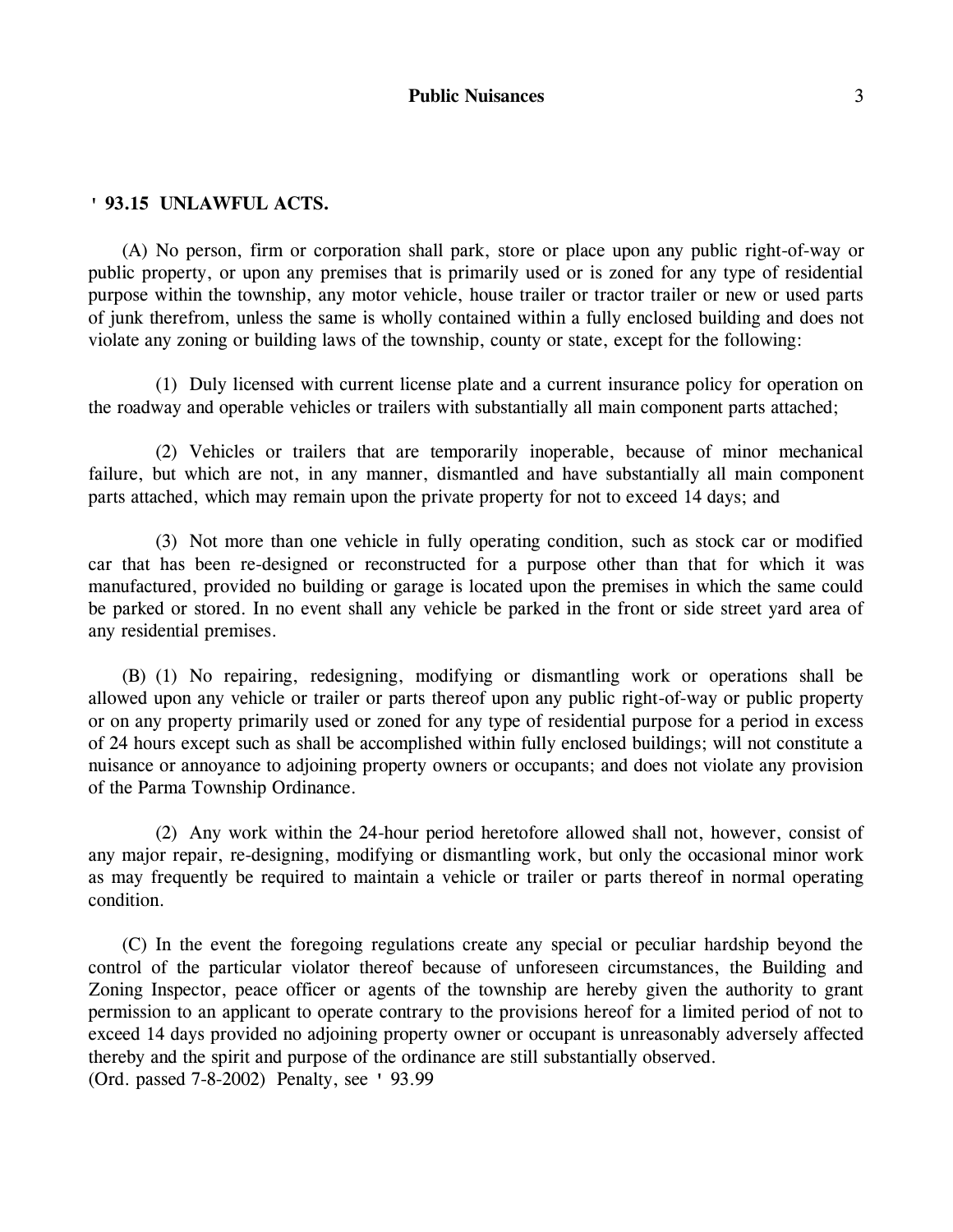#### **' 93.16 NUISANCE.**

Any parking, storage, placement or operation in violation of the provisions of this subchapter are hereby declared to be a public nuisance which may be enjoined or which may subject the violator to civil damages and the fines and penalties herein provided for. (Ord. passed 7-8-2002)

#### **' 93.17 CONSTRUCTION.**

This subchapter shall not prevent the operation of any licensed junk yard, salvage yard, garage, body or paint shop legally operating within a proper zone as defined in the Parma Township Ordinance, and shall be in addition to any other laws or ordinances respecting rubbish, refuse, litter, trash or junk control and regulations. (Ord. passed 7-8-2002)

## **' 93.18 EFFECTIVE DATE.**

This subchapter shall be published in the manner provided by law and shall take effect 30 days after publication. (Ord. passed 7-8-2002)

#### *ATTRACTIVE NUISANCE*

#### **' 93.30 GENERALLY.**

No person shall permit any physical condition or use of property or its appurtenances which constitutes an attractive danger to children, including but not limited to open wells, swimming pools, wading pools, shafts, basements, excavations or pits, or unsafe fences or structures, or discarded refrigerators or freezers with doors attached. (Ord. 100A, passed 6-13-2005) Penalty, see ' 93.99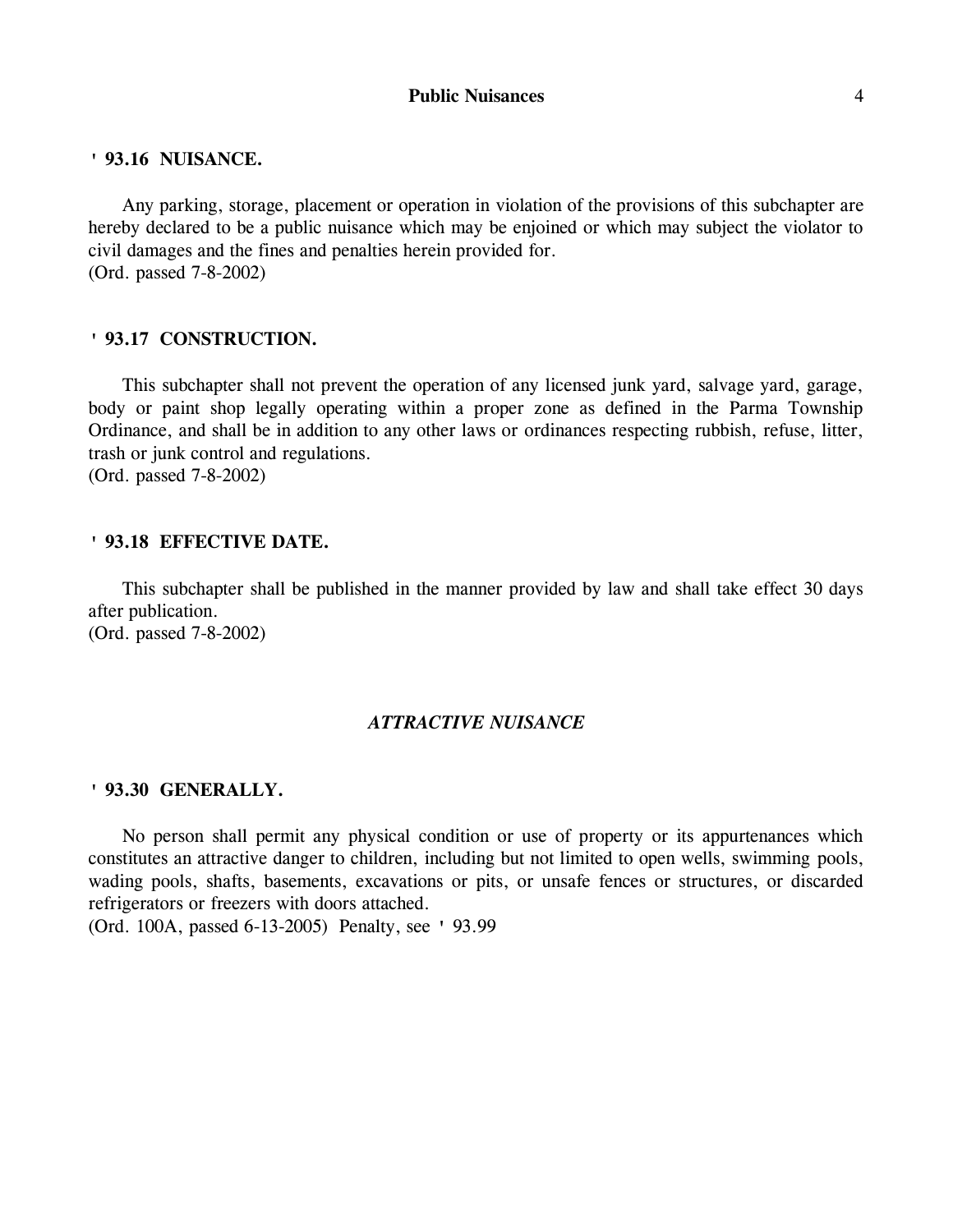#### **Public Nuisances** 5

## **' 93.31 SWIMMING POOLS.**

No owner, occupant or possessor of land shall permit an aboveground pool with sidewalls exceeding two and one-half feet or any in-ground pool that fails to:

(A) Be enclosed in the following manner:

(1) In-ground pools shall be completely enclosed by a brick or masonry wall, a wooden fence of redwood or suitably treated wood or a chain-link fence, not less than four feet in height and set at a distance of not less than four feet nor more than 15 feet from the outside perimeter of the pool. Any openings in the fence shall be equipped with a self-closing, self-latching gate, which shall be securely locked with a tamper-proof lock when the pool is not in use;

(2) Above-ground pools without a surrounding deck shall have fencing of not less than four feet in height surrounding all steps leading into the pool. The fence shall be equipped with a self-closing, self-latching gate, which shall be securely locked with a tamper-proof lock when the pool is not in use; and

(3) Above-ground pools with a surrounding deck, shall have decking of not less than four feet above the underlying ground. The deck shall have an approved railing surrounding the deck and all stairs leading from the deck. It is also required that all entrances to the deck and pool shall be equipped with a self-closing, self-latching gate, which shall be securely locked with a tamper-proof lock when the pool is not in use.

(B) Be equipped with a fully operational water circulating system powered by a motor-driven pump to completely circulate the water within the pool every 24 hours. The filtering system shall effectively fitter all pool and spill water. The water supply to the pool shall be installed through a vacuum breaker to eliminate back siphonage of contaminated water from the swimming pool into the public water system; or

(C) Sterilize pool water with appropriate disinfecting agents in the recommended concentration strength. The standards set by the State Department of Public Health and the County Department of Health pertinent to swimming pools are hereby adopted and made a part of this chapter. (Ord. 100A, passed 6-13-2005) Penalty, see ' 93.99

#### **' 93.32 TEMPORARY STRUCTURES.**

No owner, occupant or possessor of land shall permit a temporary structure such as a tent, awning or other structure to be erected on the premises for a period of more than 14 consecutive days. The same temporary structures shall not be used for storage of personal property. (Ord. 100A, passed 6-13-2005) Penalty, see ' 93.99